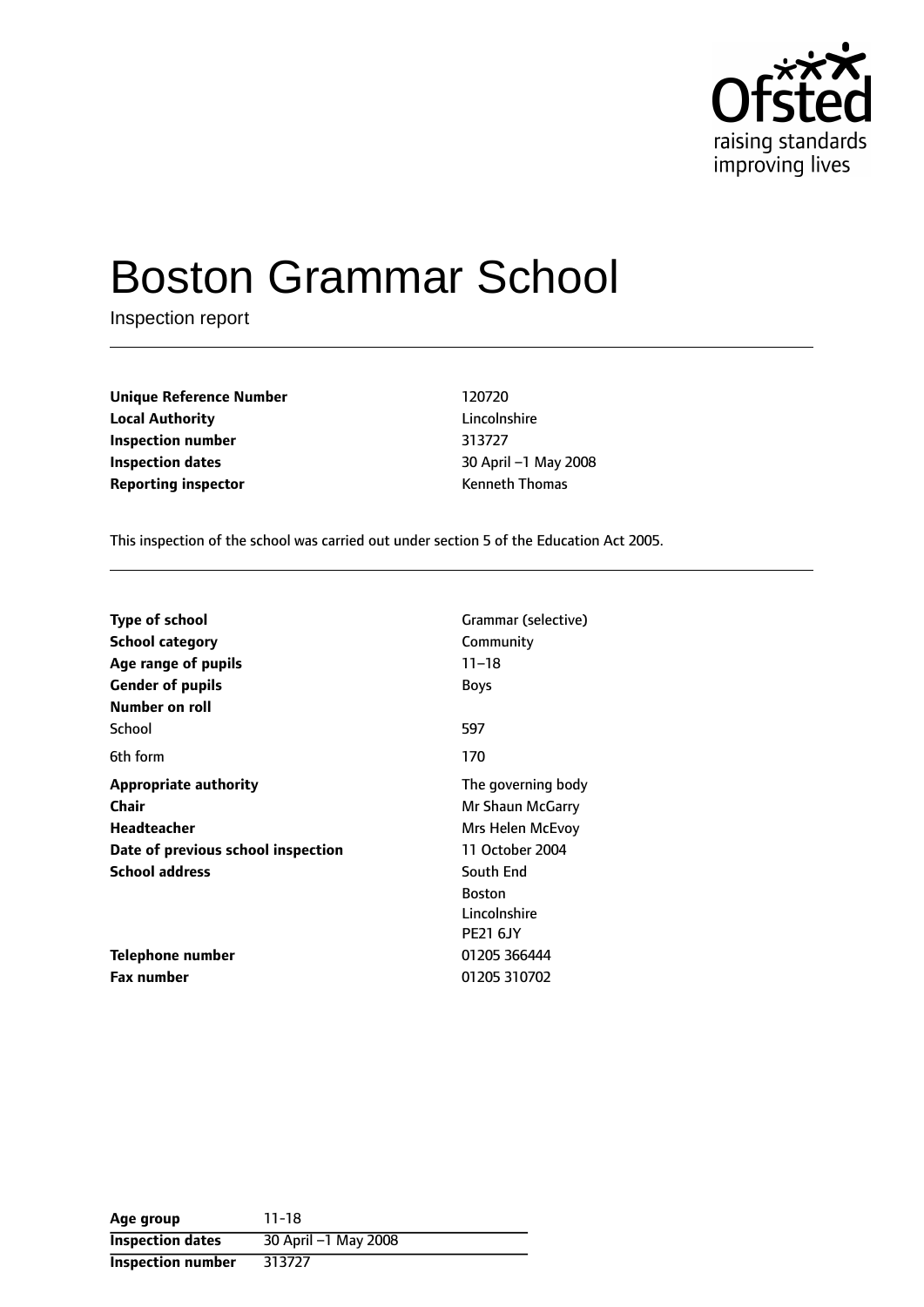.

© Crown copyright 2008

#### Website: www.ofsted.gov.uk

This document may be reproduced in whole or in part for non-commercial educational purposes, provided that the information quoted is reproduced without adaptation and the source and date of publication are stated.

Further copies of this report are obtainable from the school. Under the Education Act 2005, the school must provide a copy of this report free of charge to certain categories of people. A charge not exceeding the full cost of reproduction may be made for any other copies supplied.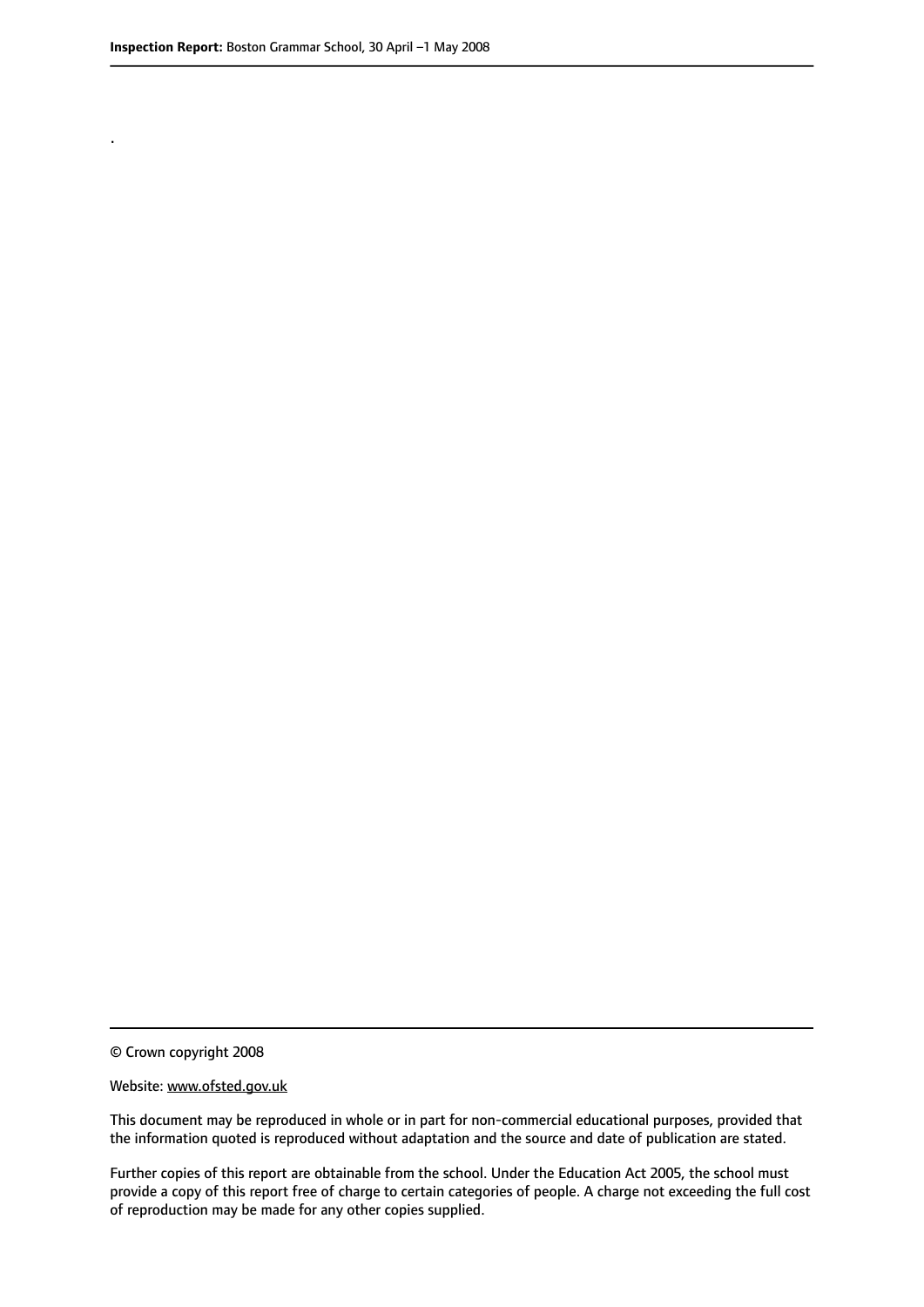# **Introduction**

The inspection was carried out by four Additional Inspectors.

## **Description of the school**

This is a smaller than average boys' selective school, although girls are admitted into the sixth form. The majority of students are from White British backgrounds. A small minority are from a range of minority ethnic backgrounds and all speak English fluently. The overall socio-economic background is favourable. The proportion of students eligible for free school meals is well below average. The proportion of students identified with learning difficulties and/or disabilities is also well below average, including the proportion who have a statement of special educational need. Students enter the school with attainment that, although covering a slightly wider range than in most selective schools, is well above average overall. In addition to having technology college status, the school became a sports college in September 2007. As a result of a falling roll, the school has entered into a federation with Boston High School, with a single headteacher and governing body. The headteacher of Boston High School took up post as head of the federated schools in September 2007. It is planned that the schools will become a single school on a single site, with the first mixed intake in September 2009.

## **Key for inspection grades**

| Grade 1 | Outstanding  |
|---------|--------------|
| Grade 2 | Good         |
| Grade 3 | Satisfactory |
| Grade 4 | Inadequate   |
|         |              |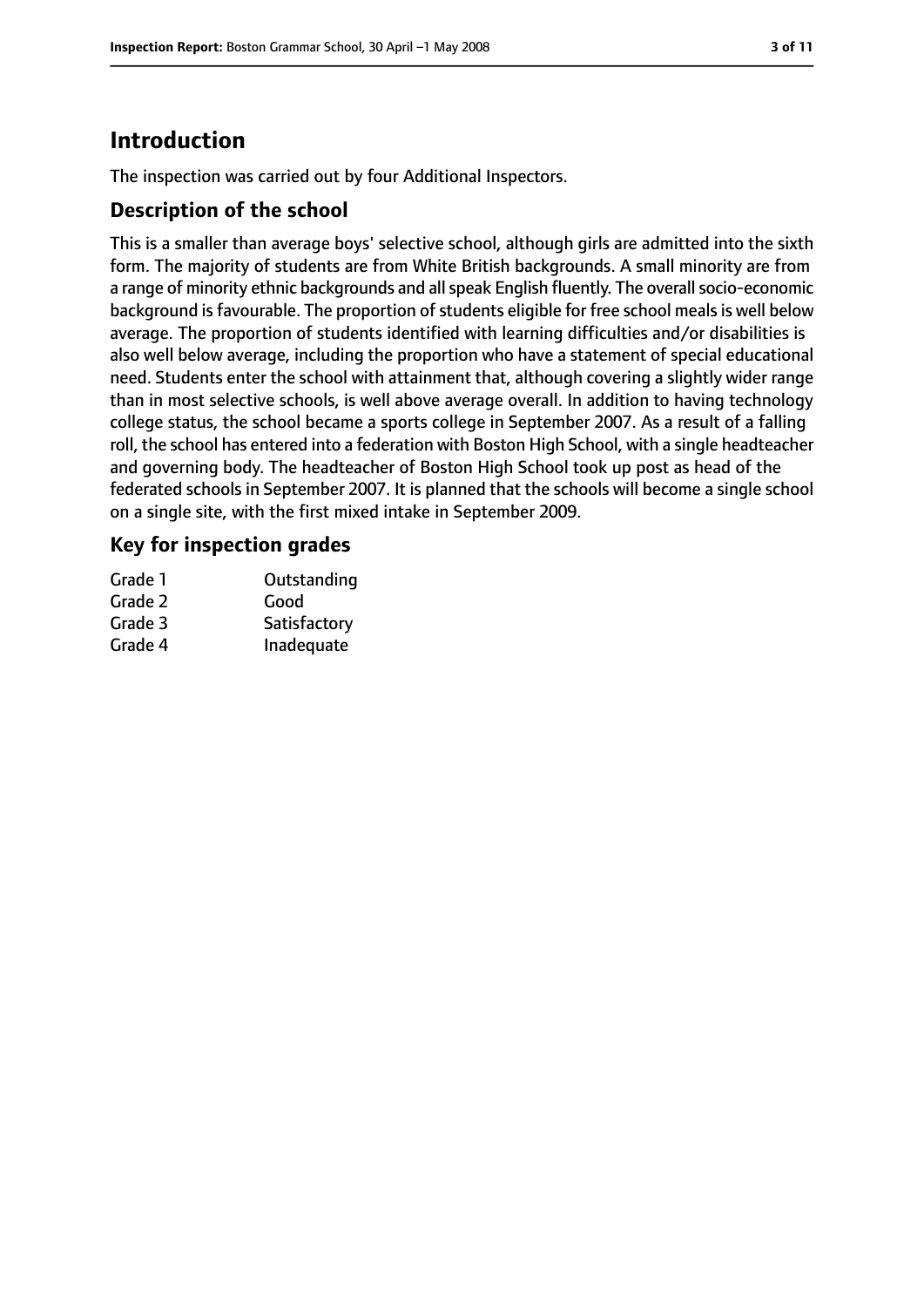# **Overall effectiveness of the school**

#### **Grade: 2**

Boston Grammar School provides a good quality of education for its pupils and gives good value for money. The very effective leadership of the headteacher, with good support from governors and senior staff, is characterised by a clear strategic view of the school's future, based on continuous improvement and high achievement for all. Parents, students and staff are justifiably proud of the school's long history and traditions. All concerned are committed to ensuring that these are maintained as the school proceeds to being one with Boston High School. Although some parents have reservations, the views of many were summed up by one who said, 'I believe that federating Boston's two grammar schools will be the improvement of what is already a very good school.' Students are educated in an environment based upon clear values and principles, which influence every aspect of school life, so that pupils feel secure, valued and respected.

Students make good progress and standards at the end of Years 9 and 11 have been maintained at a high level since the last inspection. In 2007, the percentage of pupils gaining five or more GCSE grades at A\* to C, including English and mathematics, was high in relation to the national average. However, there is some variation in students' achievement between subjects, particularly in mathematics where achievement at the end of Year 11 was well below what it should have been. Virtually all students, including those with particular learning needs, obtain five or more higher GCSE grades.

The headteacher has quickly identified where improvement is needed. The responsibilities of senior and middle managersfor monitoring and evaluating work in their areas have been clarified and staff at all levels are more accountable for performance. However, the overall quality and impact of monitoring and evaluation is only satisfactory because there is too much inconsistency in this work by middle managers. Much has been done to improve the quality of teaching and learning. As a result, there are many good and occasionally outstanding lessons. In these lessons, students make rapid progress because activities are challenging and allow them to take responsibility for their own learning. The school is improving procedures for assessing students' attainment and tracking their progress. However, there is too much variation in the quality of teachers' marking. While there are examples of very effective marking, in many instances marking does not provide clear enough guidance on the standard of the work. In other instances, marking does not let students know what they must do to improve.

Students' personal development is outstanding because the school's expectations of them are very clear and consistent. Behaviour in lessons and around the school is excellent. This has a positive effect on preparing students for their future economic well-being and their clear enjoyment of school, which is reflected in the excellent attendance rate. Underpinning students' good progress are effective care, support and guidance, and a curriculum that is well suited to their needs. The school has benefited from its specialist technology status and curriculum opportunities have been increased through the recently acquired second specialism of sport.

## **Effectiveness of the sixth form**

#### **Grade: 2**

The effectiveness of this expanding sixth form is good. Over 80% of Year 11 students continue their education in the sixth form and these are joined by a large number of students from other schools. As a result, standards on entry are similar to those in most other sixth forms. The 2007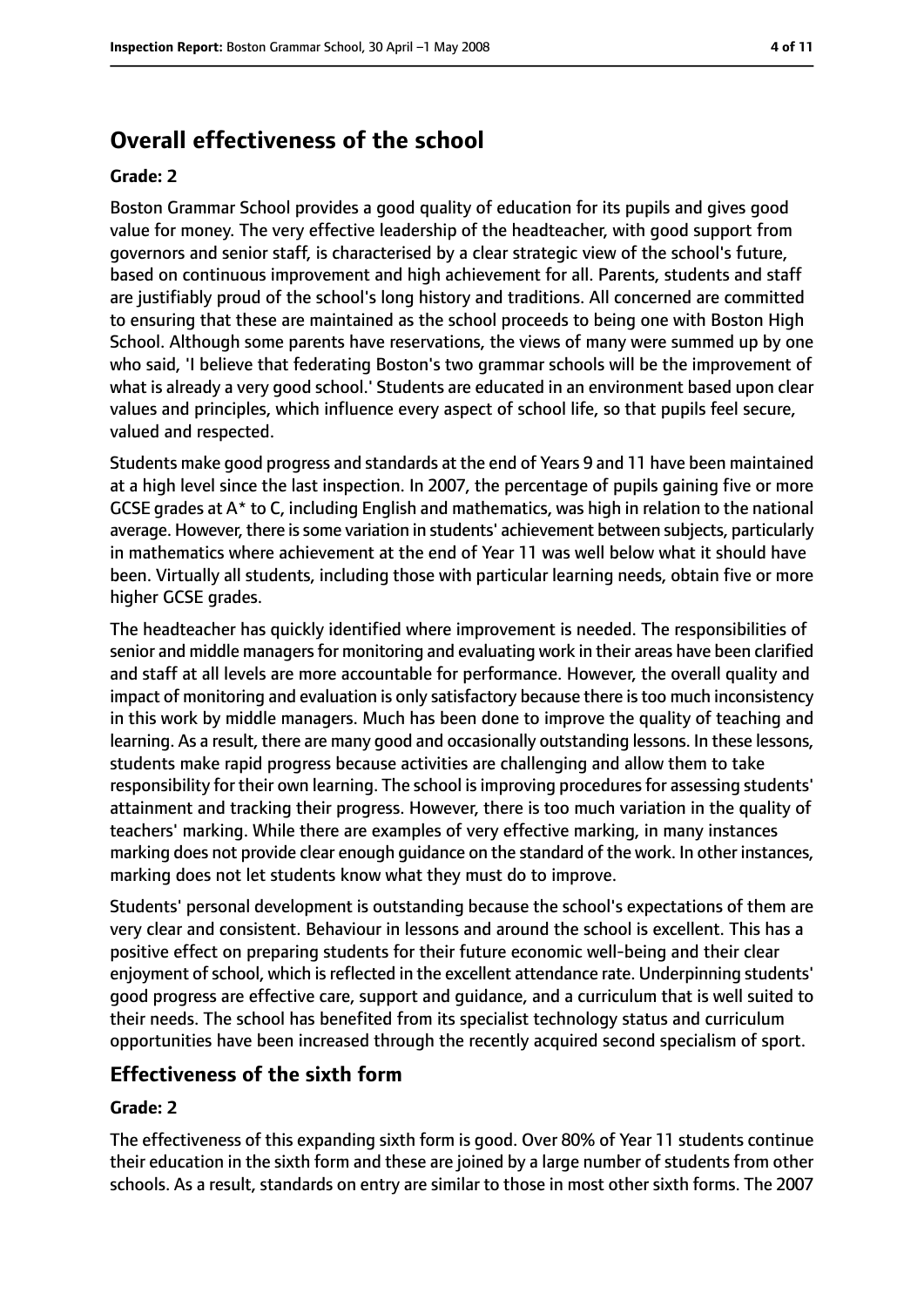A-level examination results were average overall and value-added measures show that achievement was satisfactory. However, inspection evidence shows that standards are above those last year and the progress of students is now good. The school has identified weaknesses in tracking students' progress as contributing to the slower progress made in previous years. Changes have been made to ensure that students' progress is more carefully monitored and additional support provided when necessary. These changes, together with good teaching and learning, are contributing well to students' academic success. Leadership and management of the sixth form are good. Virtually all students complete their courses and are able to pursue the higher education courses or career options of their choice. Sixth form students serve as positive role models, display maturity in their behaviour and act very responsibly towards younger members of the school. The sixth form provides good value for money.

## **What the school should do to improve further**

- Raise achievement in mathematics at the end of Key Stage 4
- Ensure that the ongoing assessment of students' learning is a feature of all lessons and that teachers' marking provides clear guidance on the standard of their work, and what they must do in order to improve.
- Ensure that procedures for monitoring and evaluating performance are firmly embedded in the work of all middle managers.

# **Achievement and standards**

#### **Grade: 2**

#### **Grade for sixth form: 2**

Students make good progress in Years 7 to 9 and achieve high standards in national tests. In 2007, the proportion of students gaining Level 7 or better in English, mathematics and science was high in comparison with the national average. In 2007, the proportion of students gaining five or more A\* to C GCSE grades was also much higher than the national average, as was the proportion of students gaining the highest A\* and A grades. Taking account of these students' attainment on entry to Year 7, their progress and achievements were good and the school met its GCSE targets. The proportion of students gaining five or more A\* to C GCSE with English and mathematics included was also much higher than the national average. However, while students made good progress in English, progress in mathematics was unsatisfactory. The school is implementing a number of well-considered strategies to tackle this issue and inspection evidence indicates that progress in mathematics is improving. The school's specialist status has contributed well to standards, particularly in science, but the overall targets set for the year group were not met. Assessment information shows that the majority of students, including those who have particular learning needs, are making good progress and are on track to meet the higher targets set for this year.

# **Personal development and well-being**

#### **Grade: 1**

#### **Grade for sixth form: 2**

Students' personal development, including their spiritual, moral, social and cultural development, is excellent. Participation in an extensive range of sporting activities, healthy eating at lunchtimes and good advice on personal health ensures that students understand the need for healthy lifestyles. Students thoroughly enjoy school, attend regularly and feel safe. They display highly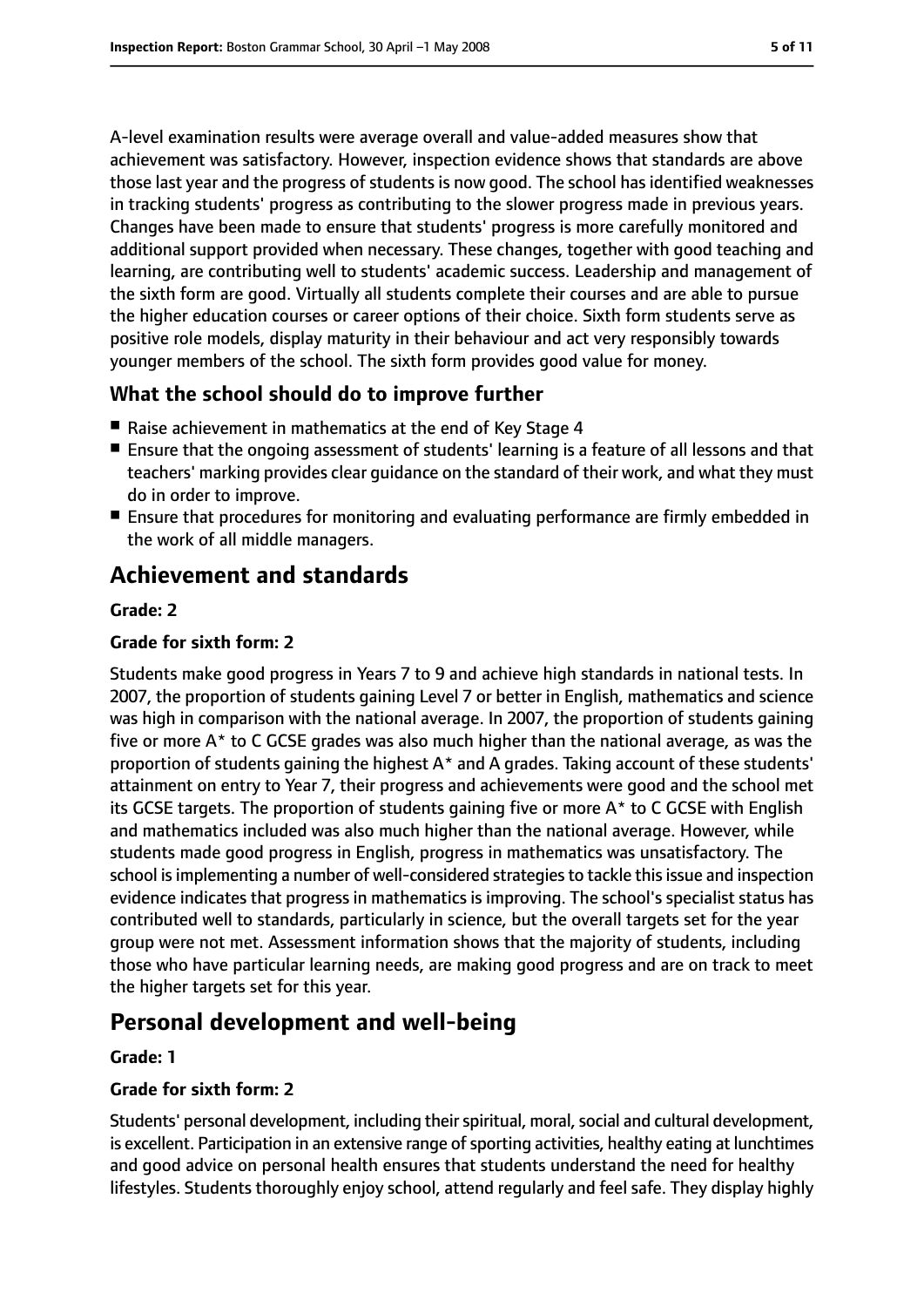positive attitudes and exemplary behaviour. It is rare for lessons to be disturbed and movement around the school and at lunchtime is orderly. This contributes to students' good academic progress and the development of the skills necessary to secure their future economic well-being. Students say that bullying is not an issue and that there is very effective support if they are ever worried or upset. As one parent wrote, 'There is a strong emphasis on controlling bullying or any other anti-social behaviour and this is very reassuring for parents.' Although some older students have reservations, many younger students feel that the recently introduced vertical tutor groupings have helped to 'bring the school together'. Students are articulate and confident in expressing their ideas. They have the ability to discuss spiritual themes with ease and conviction. Students demonstrate an awareness of cultural diversity and a mature understanding of issuessuch asracism. They make excellent contributionsto the school and wider communities and regularly take part in a range of charitable events, such as Sports Relief.

# **Quality of provision**

# **Teaching and learning**

#### **Grade: 2**

#### **Grade for sixth form: 2**

The continued improvement of teaching and learning has a high priority and the benefits of this are seen in the many good and occasionally outstanding lessons. In most lessons teachers make good use of their strong subject knowledge to plan interesting learning tasks that enable students to analyse and discuss in small groups. Students enjoy these lessons and their excellent behaviour and enthusiasm for learning leads to rapid progress. In many of the satisfactory lessons, learning objectives are not clear and teachers talk too much, with the result that students are only passively engaged. The impact of the school's first specialism is seen in the effective use teachers make of interactive whiteboards as a stimulating learning resource. There is inconsistency in the use of assessment in lessons to check students' understanding and follow up with targeted support where necessary. Students' work is regularly marked, often with constructive comments that will help students to improve their work, but this is too variable. In many instances, marking is not designed to bring about improvement and requests for work to be completed are often not followed up.

## **Curriculum and other activities**

#### **Grade: 2**

#### **Grade for sixth form: 2**

The curriculum is well suited to the needs and aspirations of students both in the main school and in the sixth form. The school's dual specialist status has contributed to the wider application of technology to support teaching and learning and extended the range of sporting activities. Since the last inspection, staff have recognised the need to personalise the curriculum to meet individual needs more fully. Consequently, they are exploring the possibility of broadening the curriculum through the introduction of diplomas. A well constructed personal and social education programme contributes successfully to students' understanding of responsible citizenship. Enterprise activities help to prepare students for their future economic well-being. The curriculum is complemented by an extensive range of enrichment activities. Large numbers of students participate in the many extra-curricular clubs and societies, and the excellent range of sporting activities. These make a strong contribution to students' excellent personal development.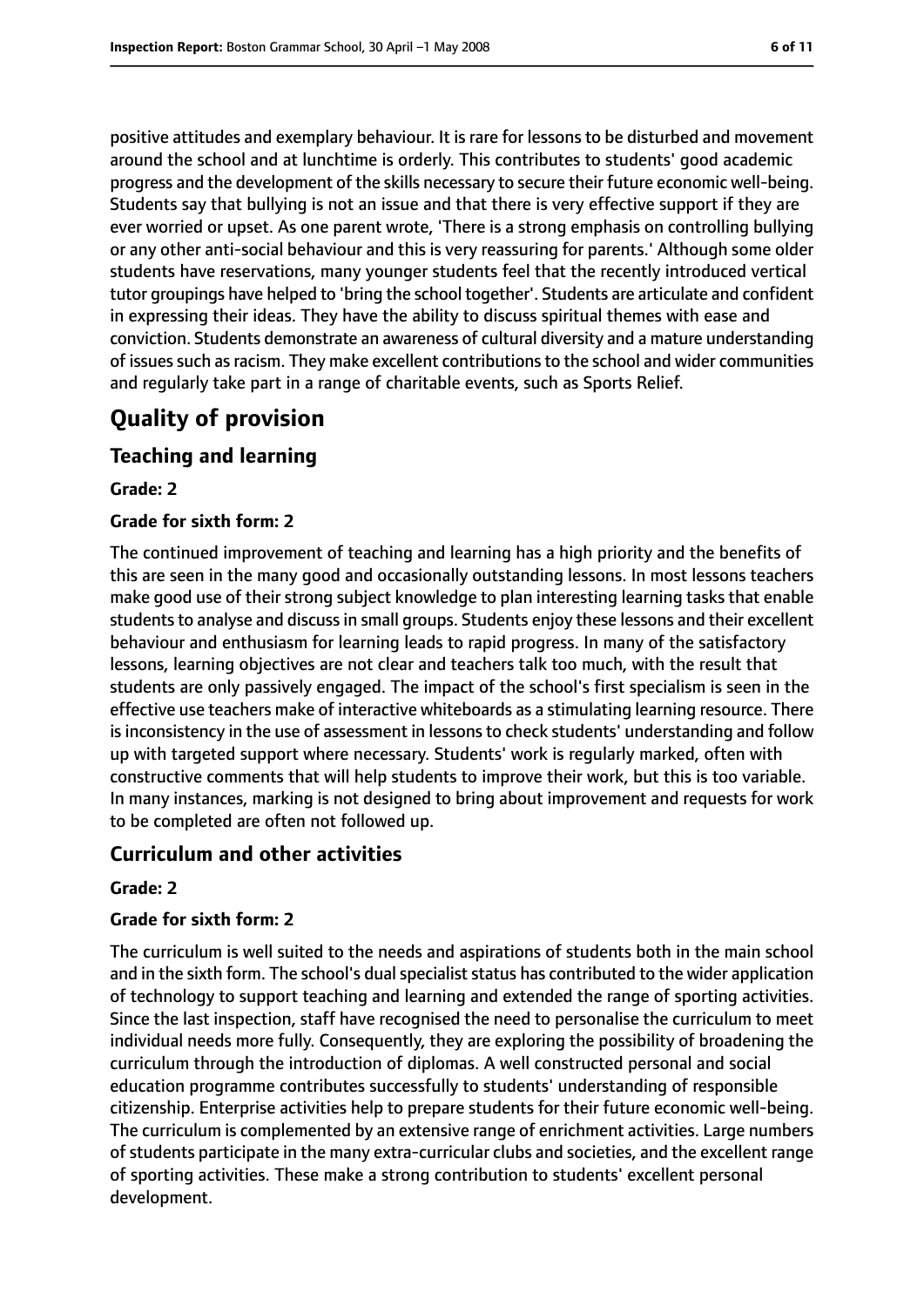#### **Care, guidance and support**

#### **Grade: 2**

#### **Grade for sixth form: 2**

Parents speak highly of the good support available for students with particular needs or difficulties. Staff make all the required checks to ensure the safety and protection of students. Risk assessments are secure and the school insists that all trips and excursions are carefully planned to ensure the safety of all students and staff involved. New and more rigorous procedures for setting students academic targets and for monitoring their academic progress are being introduced. These are intended to provide students, teachers and parents with a much clearer understanding of how well students are progressing so that staff are able to identify and act on potential underachievement more quickly. The school works closely with a range of outside agencies. The local chaplain for migrant workers regularly takes assemblies and there is a well respected Muslim prayer group in school. Appropriate careers advice and guidance help to ensure students are given suitable information on further and higher education and employment.

## **Leadership and management**

#### **Grade: 2**

#### **Grade for sixth form: 2**

The headteacher, with good support from the senior leadership team and governors, is providing the school with very strong leadership and a clear sense of direction. Together they are taking the school through the challenges of a falling roll and consequent reorganisation, with a strong sense of purpose. Expectations are being raised and more challenging academic targets set. Roles and responsibilities of staff with management duties have been redefined to enhance support for teaching and learning and ensure that there is clear accountability for performance. More rigorous procedures for monitoring and evaluating performance are being put in place and managers at all levels have a much clearer picture of what is required of them in order to build on strengths and tackle weaknesses. The school is aware that in order to boost the drive for improvement, these procedures need to be firmly embedded in all areas and the quality of middle management needs to be consistently good. The opportunities provided by the school's specialist status are managed well. Governors are well informed and bring a range of valuable expertise to their work. They are dedicated and proud of the school, providing effective challenge and keen support for its future development.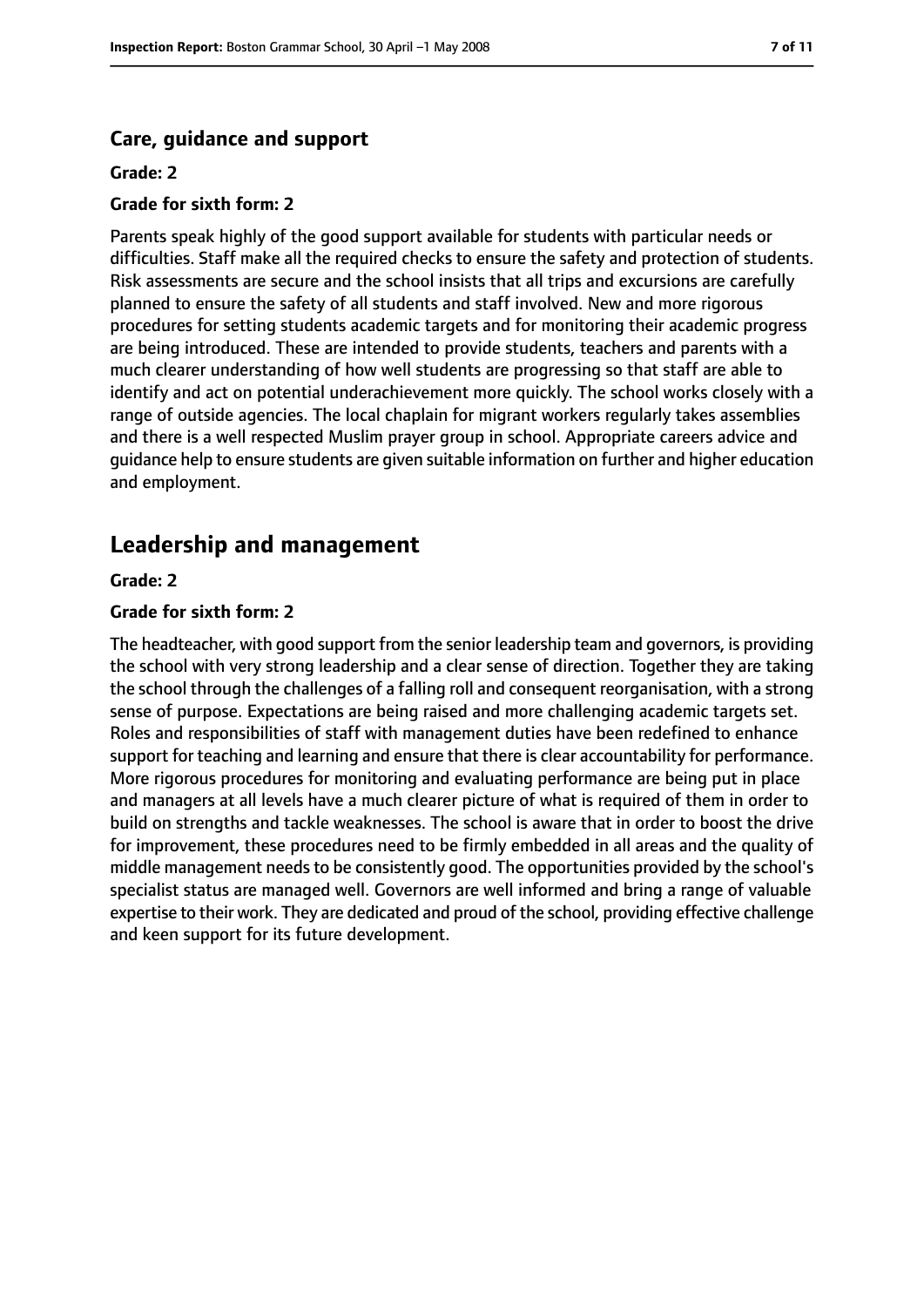**Any complaints about the inspection or the report should be made following the procedures set out in the guidance 'Complaints about school inspection', which is available from Ofsted's website: www.ofsted.gov.uk.**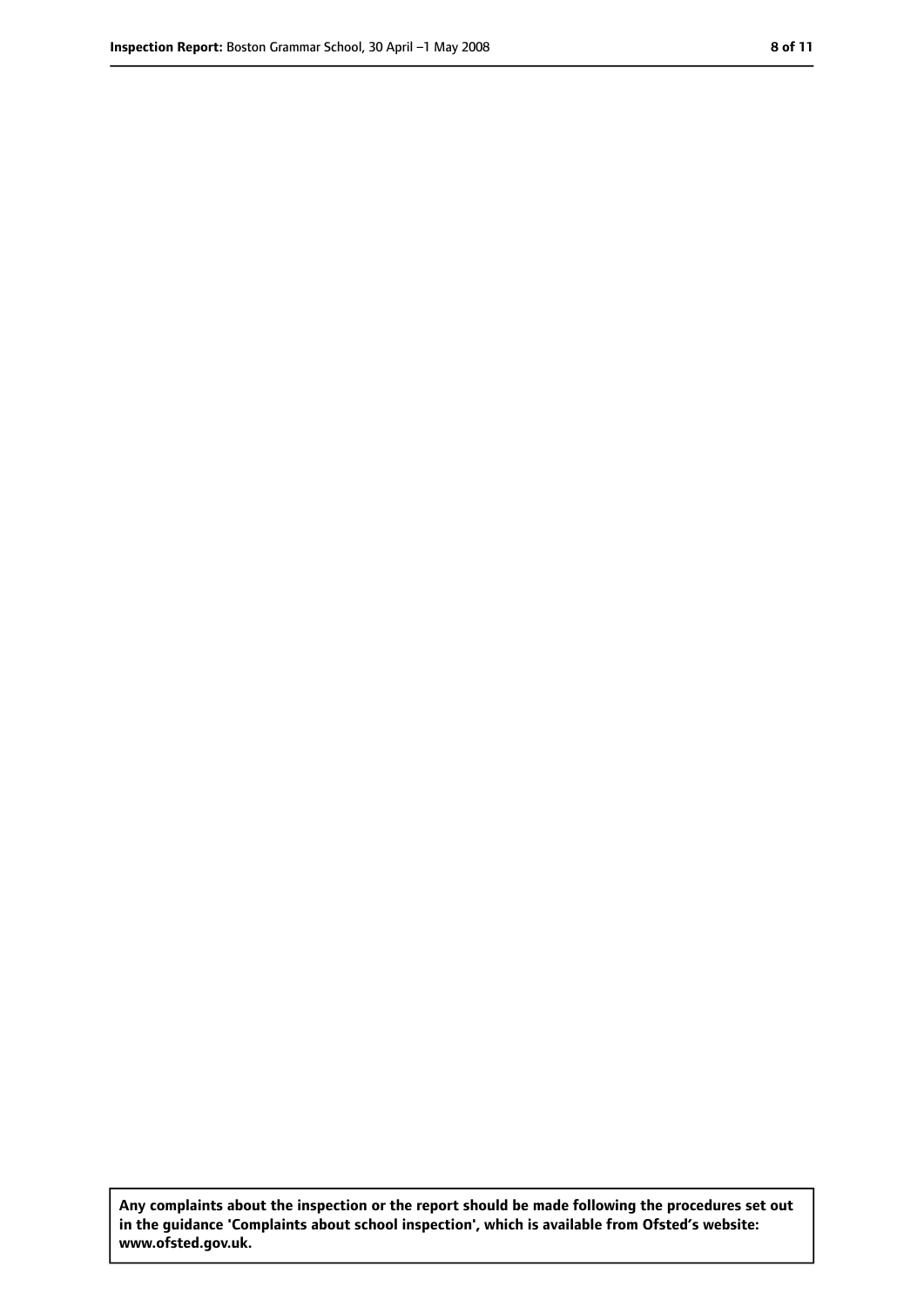#### **Annex A**

# **Inspection judgements**

| Key to judgements: grade 1 is outstanding, grade 2 good, grade 3 | <b>School</b>  | $16-19$ |
|------------------------------------------------------------------|----------------|---------|
| satisfactory, and grade 4 inadequate                             | <b>Overall</b> |         |

# **Overall effectiveness**

| How effective, efficient and inclusive is the provision of<br>education, integrated care and any extended services in meeting<br>the needs of learners? |     |     |
|---------------------------------------------------------------------------------------------------------------------------------------------------------|-----|-----|
| Effective steps have been taken to promote improvement since<br>the last inspection                                                                     | Yes | Yes |
| How well does the school work in partnership with others to<br>promote learners' well-being?                                                            |     |     |
| The capacity to make any necessary improvements                                                                                                         |     |     |

## **Achievement and standards**

| How well do learners achieve?                                                                               |  |
|-------------------------------------------------------------------------------------------------------------|--|
| The standards <sup>1</sup> reached by learners                                                              |  |
| How well learners make progress, taking account of any significant<br>variations between groups of learners |  |
| How well learners with learning difficulties and disabilities make<br>progress                              |  |

# **Personal development and well-being**

| How good is the overall personal development and<br>well-being of the learners? |  |
|---------------------------------------------------------------------------------|--|
| The extent of learners' spiritual, moral, social and cultural                   |  |
| development                                                                     |  |
| The extent to which learners adopt healthy lifestyles                           |  |
| The extent to which learners adopt safe practices                               |  |
| How well learners enjoy their education                                         |  |
| The attendance of learners                                                      |  |
| The behaviour of learners                                                       |  |
| The extent to which learners make a positive contribution to                    |  |
| the community                                                                   |  |
| How well learners develop workplace and other skills that will                  |  |
| contribute to their future economic well-being                                  |  |

# **The quality of provision**

| How effective are teaching and learning in meeting the<br>full range of the learners' needs?          |  |
|-------------------------------------------------------------------------------------------------------|--|
| How well do the curriculum and other activities meet the<br>range of needs and interests of learners? |  |
| How well are learners cared for, guided and supported?                                                |  |

 $^1$  Grade 1 - Exceptionally and consistently high; Grade 2 - Generally above average with none significantly below average; Grade 3 - Broadly average to below average; Grade 4 - Exceptionally low.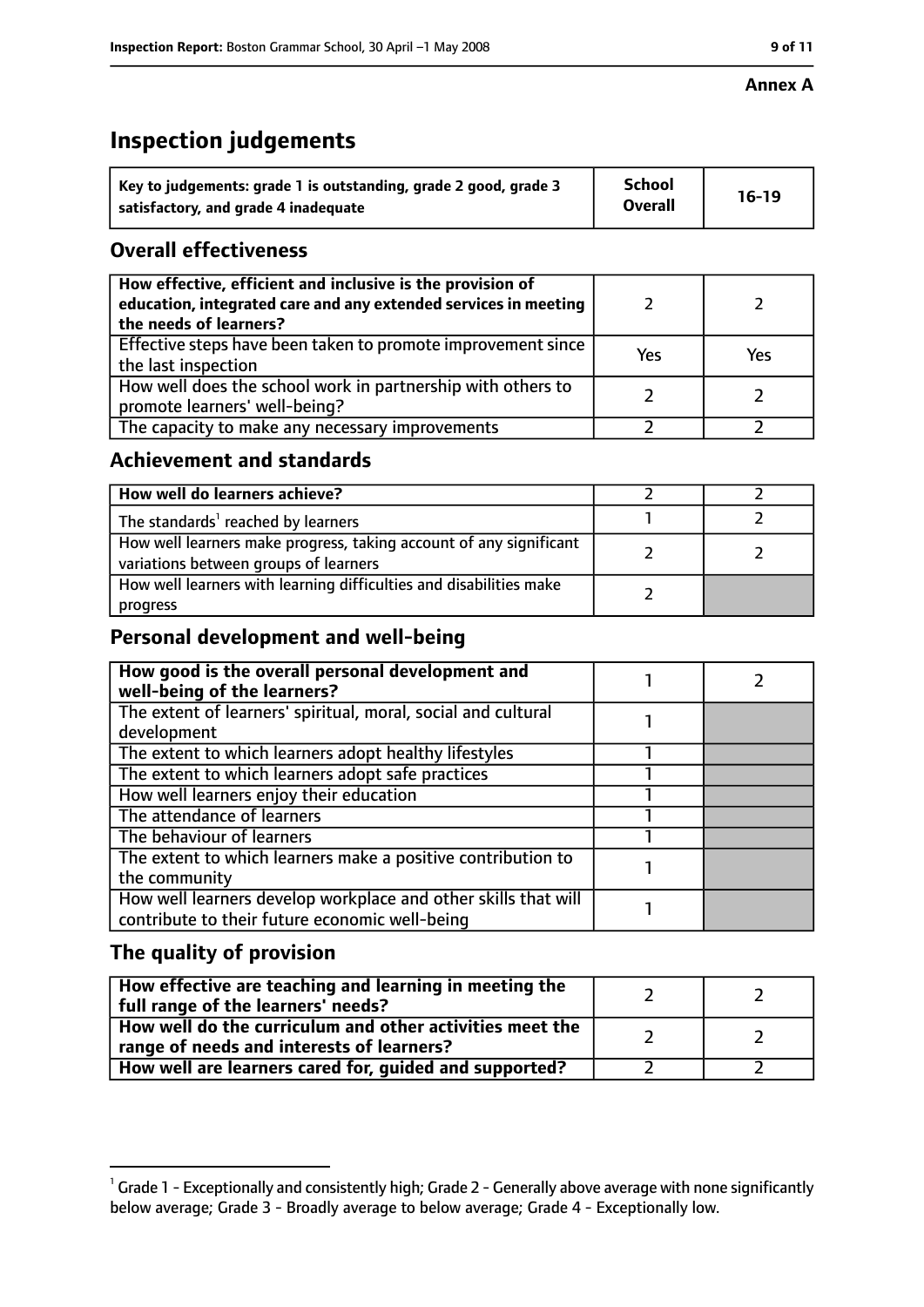#### **Annex A**

# **Leadership and management**

| How effective are leadership and management in raising<br>achievement and supporting all learners?                                                 | 7             |            |
|----------------------------------------------------------------------------------------------------------------------------------------------------|---------------|------------|
| How effectively leaders and managers at all levels set clear<br>direction leading to improvement and promote high quality of<br>care and education | $\mathcal{P}$ |            |
| How effectively leaders and managers use challenging targets<br>to raise standards                                                                 | $\mathcal{P}$ |            |
| The effectiveness of the school's self-evaluation                                                                                                  | 3             | 3          |
| How well equality of opportunity is promoted and discrimination<br>tackled so that all learners achieve as well as they can                        |               |            |
| How effectively and efficiently resources, including staff, are<br>deployed to achieve value for money                                             | 2             |            |
| The extent to which governors and other supervisory boards<br>discharge their responsibilities                                                     | 2             |            |
| Do procedures for safequarding learners meet current<br>qovernment requirements?                                                                   | Yes           | <b>Yes</b> |
| Does this school require special measures?                                                                                                         | No            |            |
| Does this school require a notice to improve?                                                                                                      | No            |            |